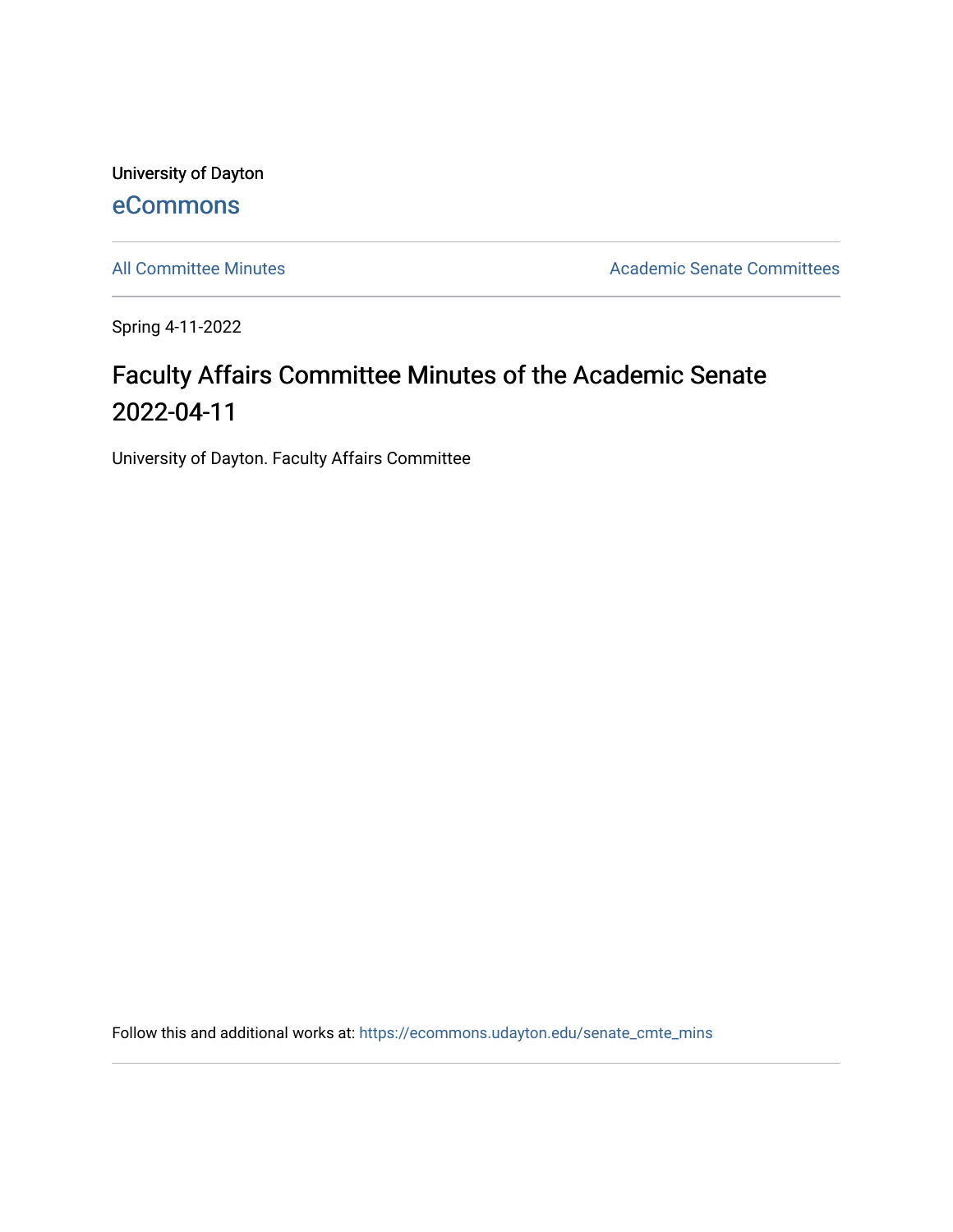Minutes FAC Meeting 11 April 2022 2:30-3:20 pm RL 215 and on Zoom

1. Present: Sarah Cahalan, Jon Fulkerson, Carissa Krane, Sayeh Meisami, Grant Neeley, Carolyn Phelps, Margie Pinnell, Chris Roederer, Kathy Webb, Andrea Wells Excused: Connie Bowman, Camryn Justice, Andrew Sarangan

2. Minutes from 24 March 2022 were approved.

Note: due to the absence of quorum, meeting minutes from FAC meetings on March 28 and April 7 were not recorded and no votes were taken.

3. Updates: Powerpoint slide presentation discussed at April 8, 2022 Academic Senate meeting was presented to the FT NTT Faculty Forum attendees on April 11, 2022

4. The working DRAFT of combined University Lecturer and Clinical Faculty Promotion Policy was discussed. Consensus was built around the issues as discussed for the Academic Senate meeting. Additional discussion is needed on the language of the level 1 to level 2, and level 2 to level 3 requirements in both promotion categories. The implementation plan (blue highlight) needs to be revised to reflect the proposed timeline for the FT NTT policy approval, and implementation—currently is copy and pasted from the UPTP as a placeholder.

- 5. Action Items:
	- A. SET/SAPC Charge report: Kathy Webb is preparing a summary of FAC's discussion of the use of SET recommendations from SAPC and the charge sent from ECAS. Kathy will share a draft with FAC (tentatively on April 13, 2022). FAC members will review, and a copy of the draft FAC report will be sent to Neomi DeAnda, Chair of APC.
	- B. Carissa Krane will coordinate with Neomi/APC on the joint presentation of progress on both SET charges to be presented at the final Academic Senate meeting on April 29, 2022. It is likely that there will be 20 minutes devoted to this discussion at the Senate meeting.
	- C. Carissa will prepare the year end report from FAC that includes a summary and archive of materials prepared for the faculty vote on the UPTP, a draft of the FT NTT merged promotion policy, and the SET summary from Kathy Webb.
	- D. FAC will likely have 20 minutes on the agenda at the April 29 Academic Senate Meeting to discuss progress on the FT NTT merged promotion policy: Will need to decide how best to use this time. One idea would be to propose a few versions of the level 1 to 2 and level 2 to 3 narrative sections (?)
	- E. Carissa will make the suggested edits to the FT NTT merged promotion policy.
	- F. Carolyn Phelps will inquire about the availability of funds to support work on the SET charges over the summer, which would require identifying and making proposed revisions to several existing senate documents and the faculty handbook to introduce the new recommendations from SAPC.

Meeting adjourned at 3:20pm.